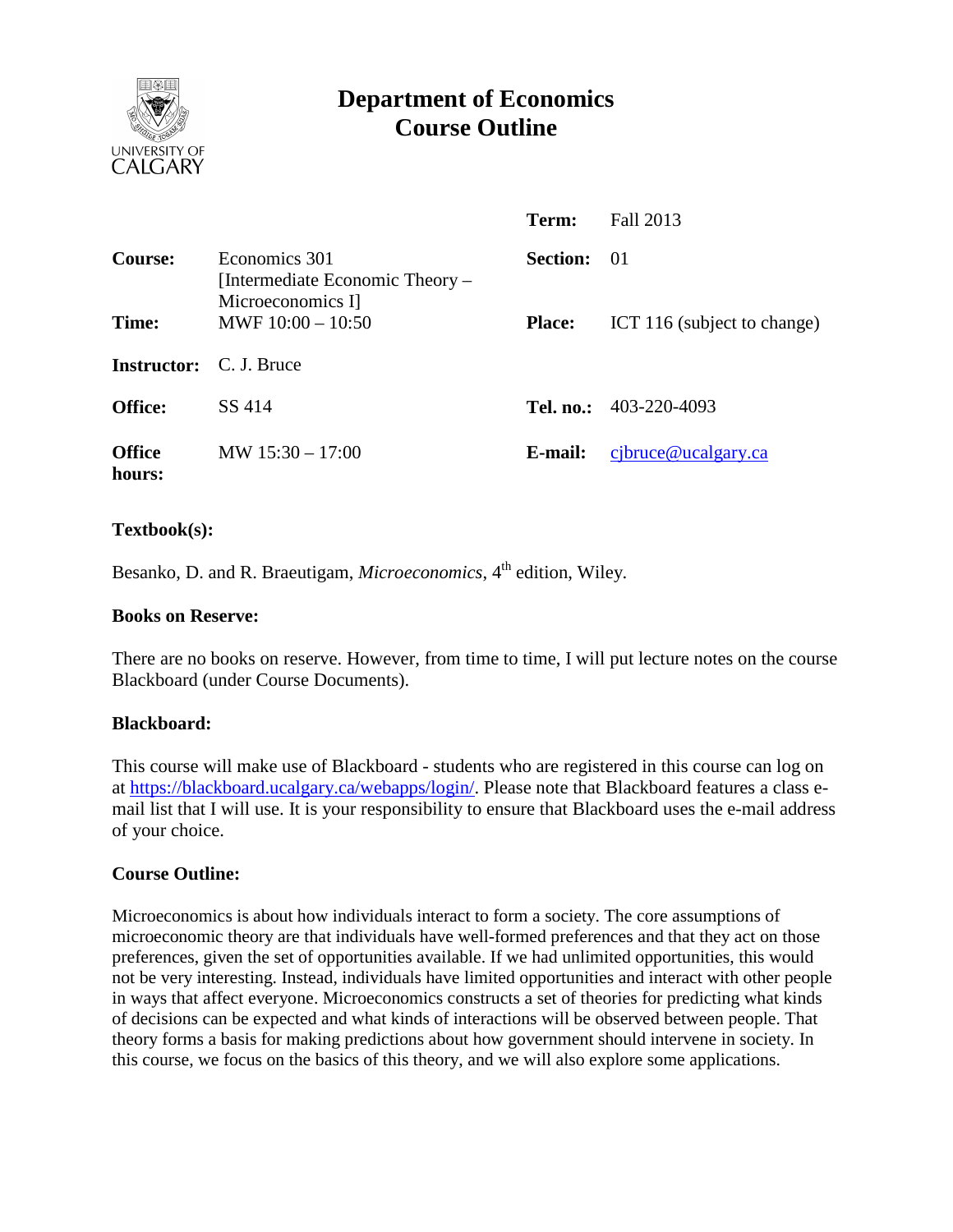We will start with a brief introduction to some simple algebraic concepts that will be useful in this course (notes provided by the instructor). The first topic in microeconomic theory will be consumer choice theory (Chapters 3, 4, and parts of 16) and how those choices affect the demand for products (Chapter 5).We will then analyse the determinants of the firm's cost function (Chapters 6 and 7) and how those costs affect the firm's supply (Chapter 8). Finally, we will put supply and demand together, to obtain market equilibrium in a (perfectly) competitive market (Chapters 9 and 10).

### **Timetable**

The material will be covered in approximately the order identified here. (Appendices will not be covered unless specified.)

| <b>Approximate Dates</b> | <b>Chapters/Assignments</b>            |
|--------------------------|----------------------------------------|
| September 9-11           | "Some Mathematical Tools" - Blackboard |
| September 13-20          | 3 and 4 (plus Ch 16, pp. 669-674)      |
| September 23-27          | Appendix 2 to Chapter 4                |
| September 30-October 11  | 5                                      |
| October 11               | <b>Assignment #1 due</b>               |
| October 14               | Thanksgiving                           |
| October 16-November 4    | 6, 7, and 8                            |
| November 8               | <b>Assignment #2 due</b>               |
| November 9-12            | Reading break                          |
| November 13              | Review                                 |
| November 15              | Mid-term exam                          |
| November 18-29           | 9 and 10                               |
| December 2               | <b>Assignment #3 due</b>               |
| December 4 - 6           | Review                                 |

#### **Grade Determination and Final Examination Details:**

There will be one midterm examination, worth 15% of the final grade; and three take-home assignments, each counting for 15% of the final grade. Each assignment is due at the end of the lecture on the due date. No late assignments will be accepted. Assignments may be done either by individuals or by groups of two. There will be a Registrar-scheduled final examination, lasting two hours. It will count for 40% of the total grade.

Tests and final exams are marked on a numerical (percentage) basis, then converted to letter grades. The course grade is then calculated using the weights indicated above. As a guide to determining standing, these letter grade equivalences will apply:

| $A+90-100$    | B $73.5 - 76.4$ C- $60 - 63.4$    |             |
|---------------|-----------------------------------|-------------|
| A $83 - 89.9$ | B- 70 - 73.4 D+ 56.5 - 59.9       |             |
|               | A- $80 - 82.9$ C+ $66.5 - 69.9$ D | $50 - 56.4$ |
|               | $B+ 76.5-79.9$ C 63.5 - 66.4 F    | $0 - 49.9$  |

A passing grade on any particular component of the course is not required for a student to pass the course as a whole.

Non-programmable calculators will be allowed during the writing of tests or final examinations. Tests and exams will not involve multiple choice questions.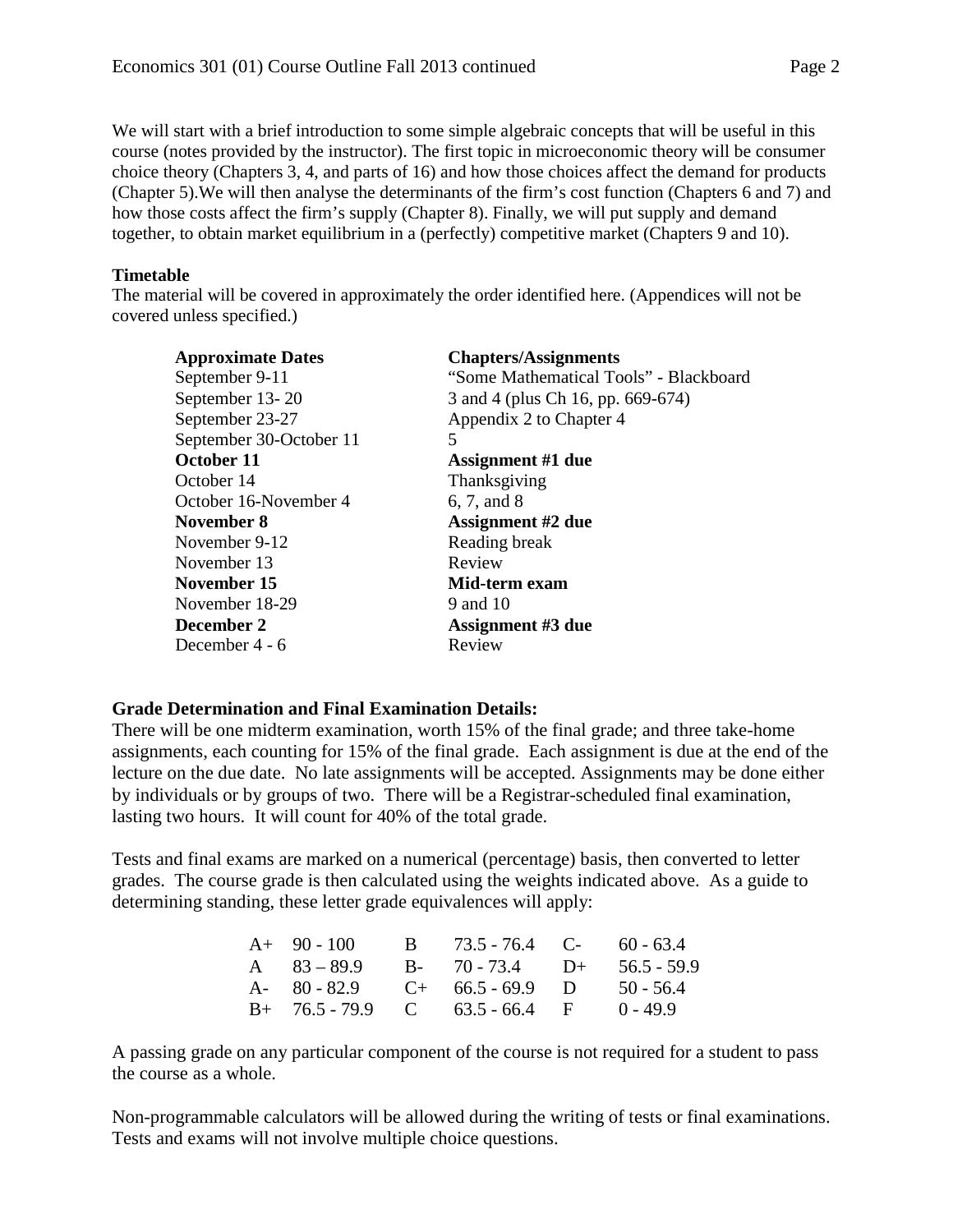## **Notes:**

- Students seeking reappraisal of a piece of graded term work (term paper, essay, etc.) should discuss their work with the Instructor within *fifteen days* of the work being returned to the class.
- Students should be aware of the importance of appropriate sequencing of their courses to meet all the graduation requirements, especially in the Honours program. Honours students should complete Math 249 or 251, and Math 211 no later than the second year. This is very important because these courses are prerequisites for Economics 387/389, which in turn are prerequisites for Economics 557/559. Also, Statistics 213 should be completed no later than the third year because it is a prerequisite for Economics 315, which in turn is a prerequisite for Economics 419. We suggest that you consult the Calendar, and the brochure "Undergraduate Programs in Economics." If you still need help you should speak with a Student Adviser in the Economics Department.
- Concerning the Instructor: You are asked to observe and respect my office hours. If you wish to meet me outside of these times, please make an appointment with me beforehand. You are welcome to write me via e-mail to ask questions about the course materials. I will respond as soon as I can.
- There will be no make-up or deferred examinations or assignments. Students may not write examinations early. If a student has legitimate reasons for missing an exam or assignment (e.g., documented illness, family emergency or religious observance), then the weight of the missed task is shifted to the final exam; otherwise a grade of zero is assigned.
- It is the student's responsibility to request academic accommodations. If you are a student with a documented disability who may require academic accommodation and have not registered with the Disability Resource Centre, please contact their office at 220-8237. Students who have not registered with the Disability Resource Centre are not eligible for formal academic accommodation. You are also required to discuss your needs with your instructor no later than fourteen (14) days after the start of this course.

Students' Union Vice-President Academic: Emily Macphail Phone: 403-220-3911 E-mail [suvpaca@ucalgary.ca](mailto:subpaca@ucalgary.ca)

Students' Union Faculty Representative (Arts) Phone: 403-220-3913Office: MSC 251

E-mail [arts1@su.ucalgary.ca](mailto:arts1@su.ucalgary.ca) [arts2@su.ucalgary.ca,](mailto:arts2@su.ucalgary.ca) [arts3@su.ucalgary.ca,](mailto:arts3@su.ucalgary.ca) [arts4@su.ucalgary.ca](mailto:arts4@su.ucalgary.ca)

Society of Undergraduates in Economics (S.U.E.): [www.ucalgary.ca/sue](http://www.fp.ucalgary.ca/econ)

Society of Undergraduates in Economics is a student run organization whose main purpose is to assist undergraduate economics students succeed both academically and socially at the University of Calgary. Services include access to the exam bank, career partnerships with the Career Centre through hosting industry nights and information sessions, recognizing achievements in teaching, and organizing social events for members. They invite you to join by contacting [sue@ucalgary.ca.](mailto:sue@ucalgary.ca)